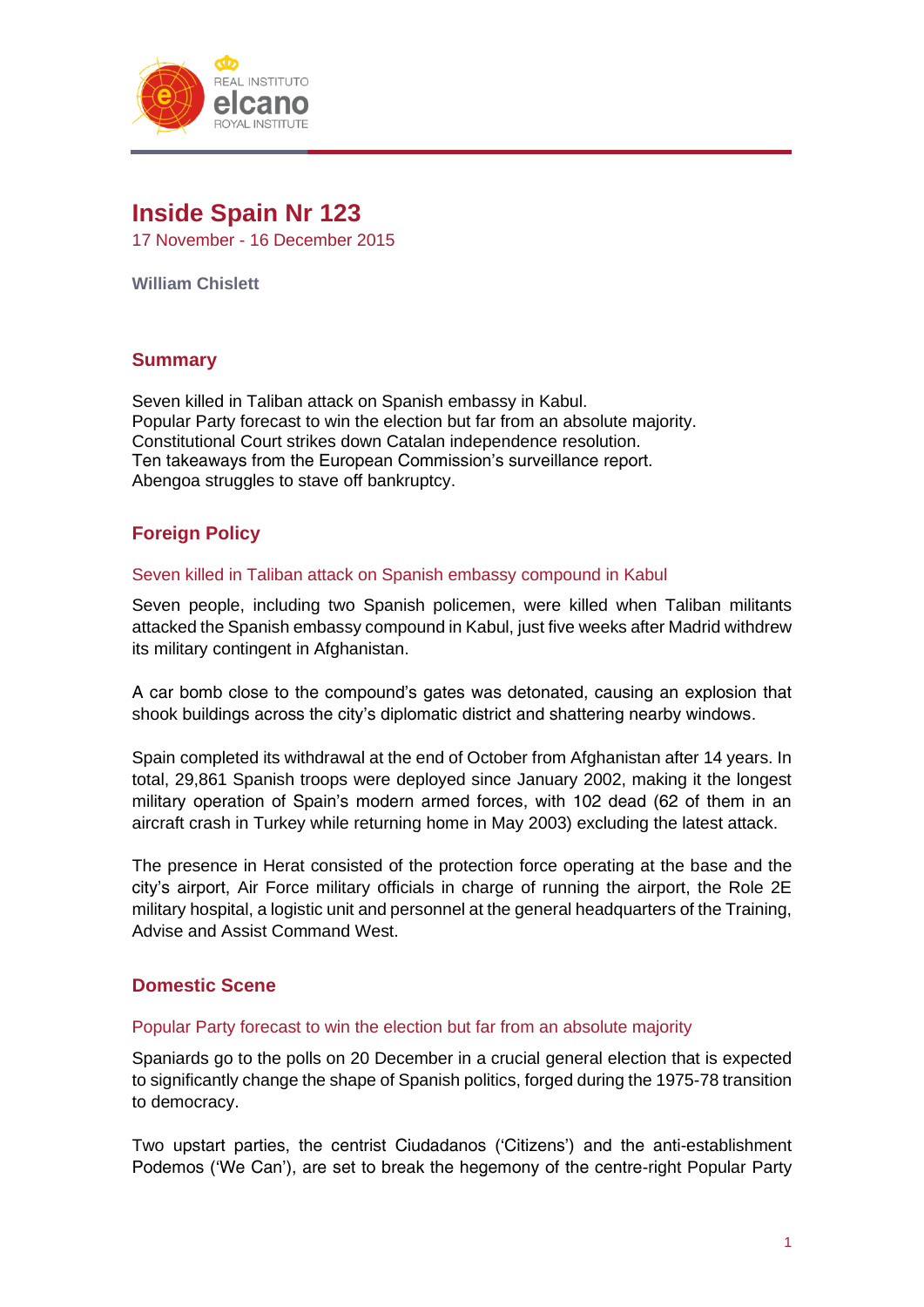(PP) and the centre-left Socialists (PSOE), the two mainstream parties that have alternated in power since 1982 and have been damaged by a spate of corruption scandals and a prolonged recession.

The PP, according to Metroscopia (see Figure 1), will win the most seats (105-112) in the 350-seat parliament, but far from its current absolute majority of 186 seats, followed by the Socialists (85-94), Podemos (55-64) and Ciudadanos (53-67). A poll by the statefunded CIS gives a larger victory to the PP (120-128), with the Socialists in second place (77-89). The percentage of undecided voters (41%) is 10 points higher than before the 2011 election, according to CIS, making the outcome uncertain.

If the Metroscopia poll is correct the PP would need more than the support of Ciudadanos to form a government with an absolute majority (176 seats), be it a minority government supported by ad hoc parliamentary agreements with Ciudadanos, or a coalition government with that party (considered unlikely as Ciudadanos appears to have ruled this out). The Socialists, in the event that the PP fails to strike some kind of deal with Ciudadanos, would need also more than the support of Ciudadanos to form a government.

|                      | % of votes | $%$ now | <b>Seats</b> | Seats now |
|----------------------|------------|---------|--------------|-----------|
| <b>Popular Party</b> | 25.3       | 44.6    | 105-112      | 186       |
| Socialists           | 21.0       | 28.7    | 85-94        | 110       |
| Ciudadanos           | 18.2       |         | 63-66        |           |
| Podemos              | 19.1       | -       | 55-64        |           |
|                      |            |         |              |           |

## **Figure 1. Projected results of the 20 December general election**

Source: Metroscopia.

An aggregate of dozens of polls prepared by Kiko Llaneras for *El Español* also gives victory to the PP (108-129 seats, 50% chance), followed by the Socialists (71-92), Ciudadanos (61-76) and Podemos (39-54). No more polls are allowed before the election.

Ciudadanos' support has risen the most since January 2015, while that for Podemos fell the most until October when it began to rise again. Ciudadanos has moved towards the right, according to voters' perceptions, but is the closest to the centre (see Figure 2). Podemos, despite U-turns in its policies in an attempt to pitch itself as a kind of Nordic social-democratic party, is viewed as way to the left of the Socialists.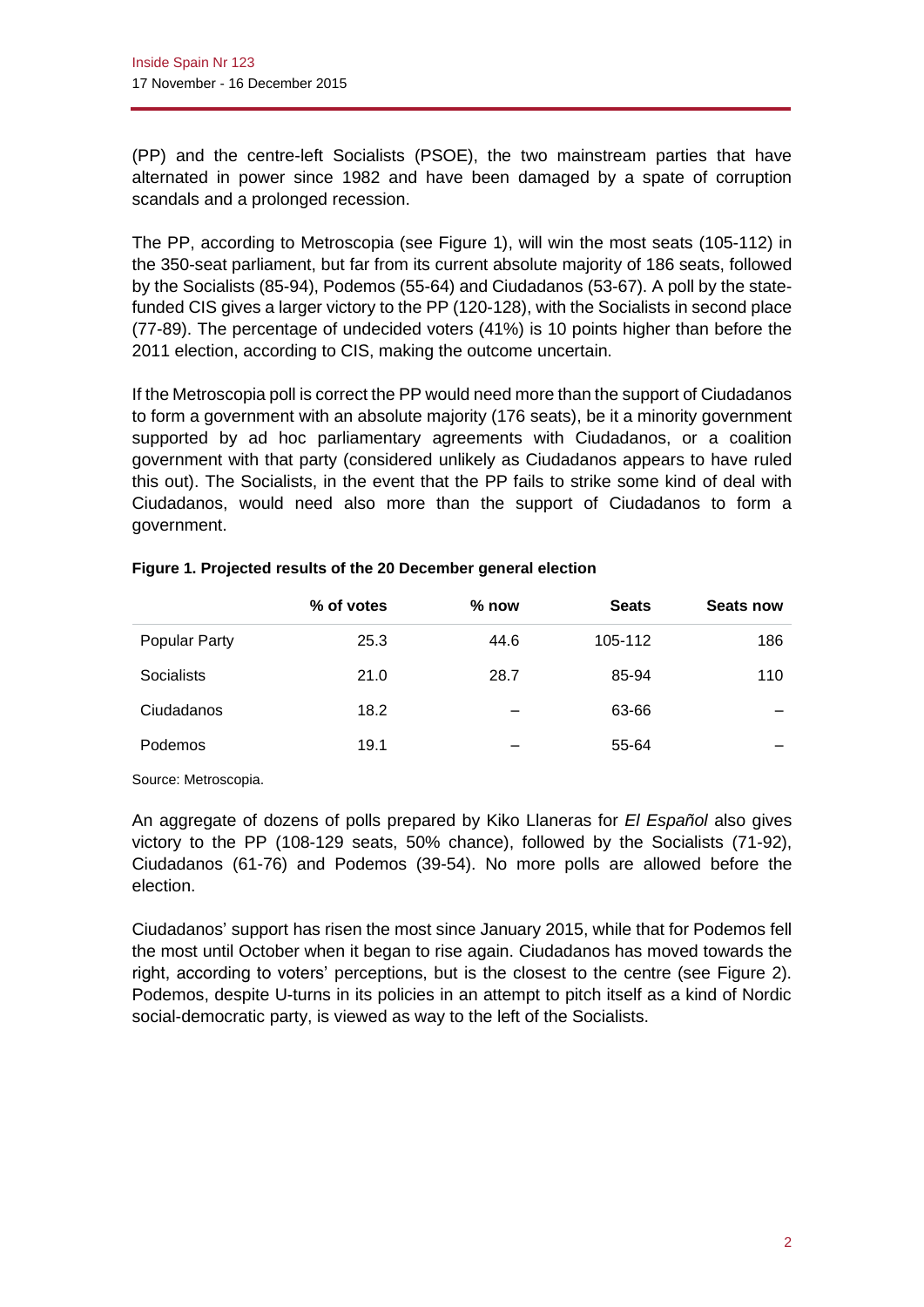### **Figure 2. Ideological position of voters (1)**

|               | January 2015 | July | <b>October-November</b> |
|---------------|--------------|------|-------------------------|
| Popular Party | 8.17         | 8.26 | 8.26                    |
| Ciudadanos    | 5.14         | 6.18 | 6.37                    |
| Socialists    | 4.62         | 4.38 | 4.40                    |
| Podemos       | 2.28         | 2.09 | 2.30                    |

(1) Taking 1 as extreme left, 10 as extreme right and 5.5 as the centre, where do respondents place the four main parties?

Source: CIS.

To a large extent, disaffection with the political establishment is accompanied by a demand for generational renewal: Albert Rivera, the Ciudadanos leader, is 36, Iglesias is 37, while Pedro Sánchez, the Socialists' leader, is 43 (he replaced the 64-year-old Alfredo Pérez Rubalcaba in 2014) and the Popular Party's Mariano Rajoy is 60.

Ciudadanos, according to CIS, is the party least rejected by voters under the age of 24, while the PP has the largest share of votes of those over the age of 65. Close to twothirds of voters aged between 25 and 34 (64.2%) said they would never vote for the PP and the same percentage of voters over the age of 65 said they would never vote for Podemos.

Prime Minister Mariano Rajoy campaigned on the government's record of saving crisishit Spain from a sovereign bail out after it swept the Socialists out of office at the end of 2011, starting economic recovery, reducing unemployment, though it remains very high, and creating jobs.

The balance of the PP government is mixed (see Figure 3). The main blot is continued high unemployment, though the jobless rate has come down from a peak of 27% in 2013 to 21%.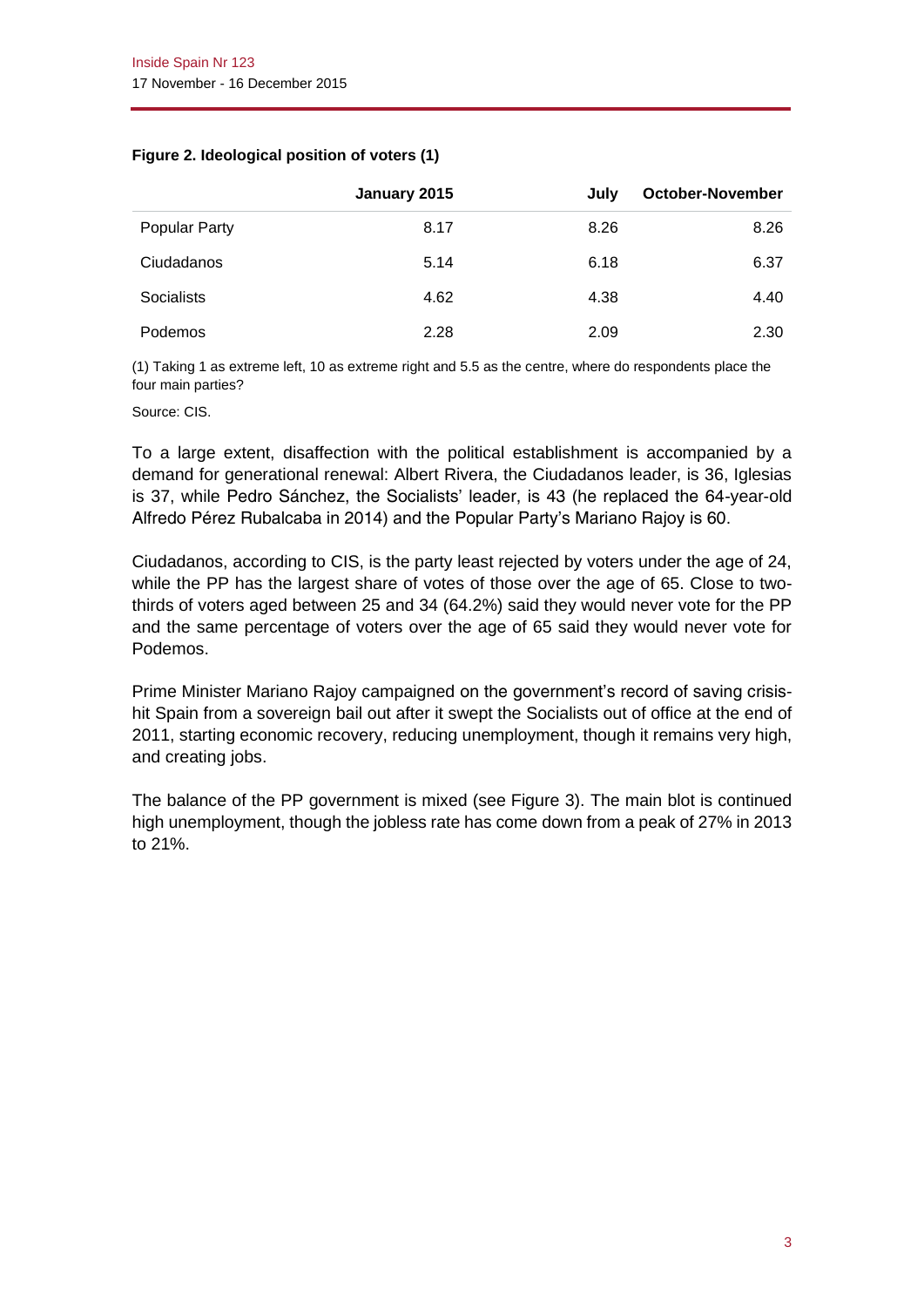|                                                                   | 2011        | 2015       |
|-------------------------------------------------------------------|-------------|------------|
| GDP growth (%)                                                    | $-1.0$      | 3.1(e)     |
| Nominal GDP ( $\epsilon$ trillion)                                | 1.05        | 1.04(e)    |
| Per capita income $(\epsilon)$                                    | 23,900      | 23,300 (e) |
| Stated unemployment rate (% of labour force)                      | 22.56       | 21.18(2)   |
| Temporary employment rate (%)                                     | 24.8        | 26.2       |
| Number of social security contributors (million)                  | 17.25       | 17.22(3)   |
| Social security reserve (€ billion)                               | 66.8        | 34.2(3)    |
| General government budget deficit (% of GDP)                      | 8.9         | 4.7(e)     |
| Gross public debt (% of GDP)                                      | 69.5        | 100.8(e)   |
| Inflation (%)                                                     | 2.9         | $-0.2(e)$  |
| Current account balance (% of GDP)                                | $-3.3$      | 0.4(e)     |
| Banks' assets (% of GDP)                                          | 338.3       | 264.2(e)   |
| Non-performing loans (% of total lending)                         | 7.8         | 10.9       |
| Number of sales of foreclosures of homes ordered by the<br>courts | 77,854      | 37,615(4)  |
| Ibex-35 stock market index                                        | 8,454.4 (5) | 9,711.6(6) |

### **Figure 3. Some of the changes during the Popular Party government, 2011-15 (1)**

(e) Estimate.

(1) The 2011 election was held on November 20 and the 2015 one on December 20.

(2) Third quarter of each year.

(3) November of each year.

(4) First half.

(5) 19 November.

(6) 15 December.

Source: INE, General Council of the Judiciary, Employment and Social Security Ministry, Bank of Spain, Bolsa de Madrid and Afi.

While Rajoy played up the PP's experience as the best guarantee of securing a better future, Sánchez reminded voters that it was the Socialists that created Spain's welfare state (when it was in office between 1982 and 1996) and was the best option to defend it following the PP's cuts. Rivera and Iglesias focused on the need to regenerate Spain's democracy, clean up corruption and create a more sustainable economic model than the one based excessively on the construction sector.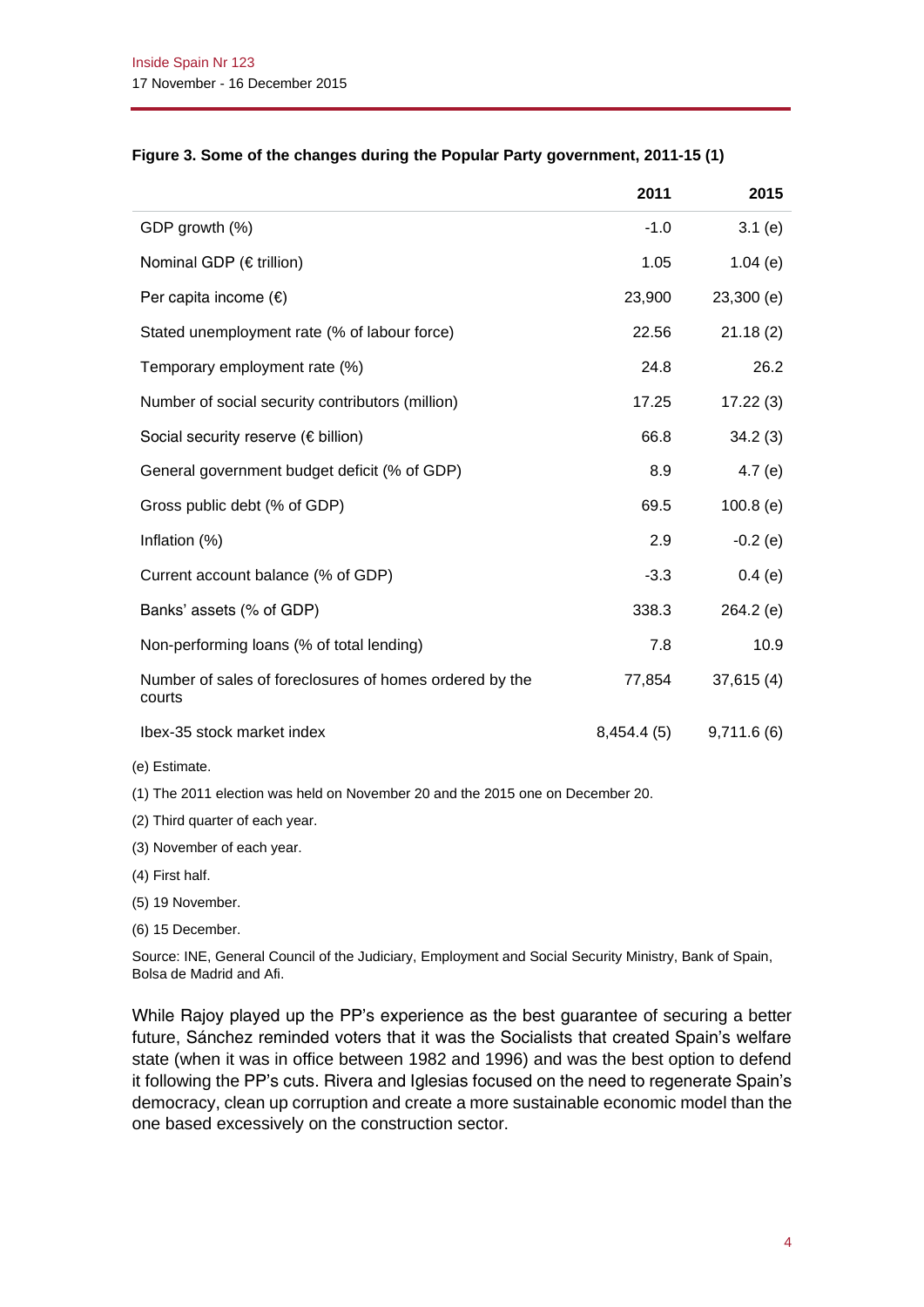All the leaders were not short on making promises. The PP said it would continue to cut personal and corporate tax rates, the Socialists said they would ditch the 2012 labour market reforms, Ciudadanos promised to introduce a single contract to reduce the gulf between workers on permanent and temporary contracts and Podemos said it would hugely increase the minimum wage.

The one area where there are few significant disagreements is foreign policy.<sup>1</sup>

## Constitutional Court strikes down Catalan independence resolution

The Constitutional Court sided with the government and struck down the Catalan parliament's pro-independence resolution, which called for the creation of a breakaway republic.

The parliament also declared that the Court's rulings and other decisions taken by the state were no longer valid inside the region. This declaration of hostility towards the central government raised the political temperature ahead of Spain's general election on 20 December.

The Court said the resolution, which followed the victory of the pro-independence movement in September's regional election, was in 'absolute contradiction' of the 1978 constitution, which guarantees Spain's 'indissoluble unity' and puts national sovereignty in the hands of all Spaniards.

*Junts pel Sí* ('Together for Yes'), an unholy alliance between Artur Mas's Democratic Convergence party, the much more radical Republican Left of Catalonia (ERC) and grass-roots separatists, won 62 of the 135 seats in the Catalan parliament in September's snap election billed as a de facto vote on establishing a separate state. Together with the 10 seats of the anti-capitalist Popular Unity Candidacy (CUP), the proindependence camp has 72 seats and 48% of the vote against 52% for parties opposed to independence.

Mas, Prime Minister of Catalonia since 2010, has so far failed to be re-appointed because of ideological squabbles between CUP, which is refusing to back him, and *Junts*. He has until 10 January to be appointed Prime Minister. If there is no agreement on backing him or someone else Catalonia will go to the polls for the fourth time since 2010.

Mas did not head the list of *Junts*' candidates for September's election. That spot went to Raul Romeva, a university lecturer and former MEP for the left-wing ICV coalition, in a bid to galvanise greater support for *Junts*. But as the incumbent Mas still expected to be shoed in as president, although he said he was prepared to 'sacrifice' himself for the cause of independence. That promise looked hollow.

<sup>1</sup> See the report (in Spanish) by the Real Instituto Elcano on the foreign policy positions of the four parties at<http://www.realinstitutoelcano.org/especiales/elecciones2015/index.php> .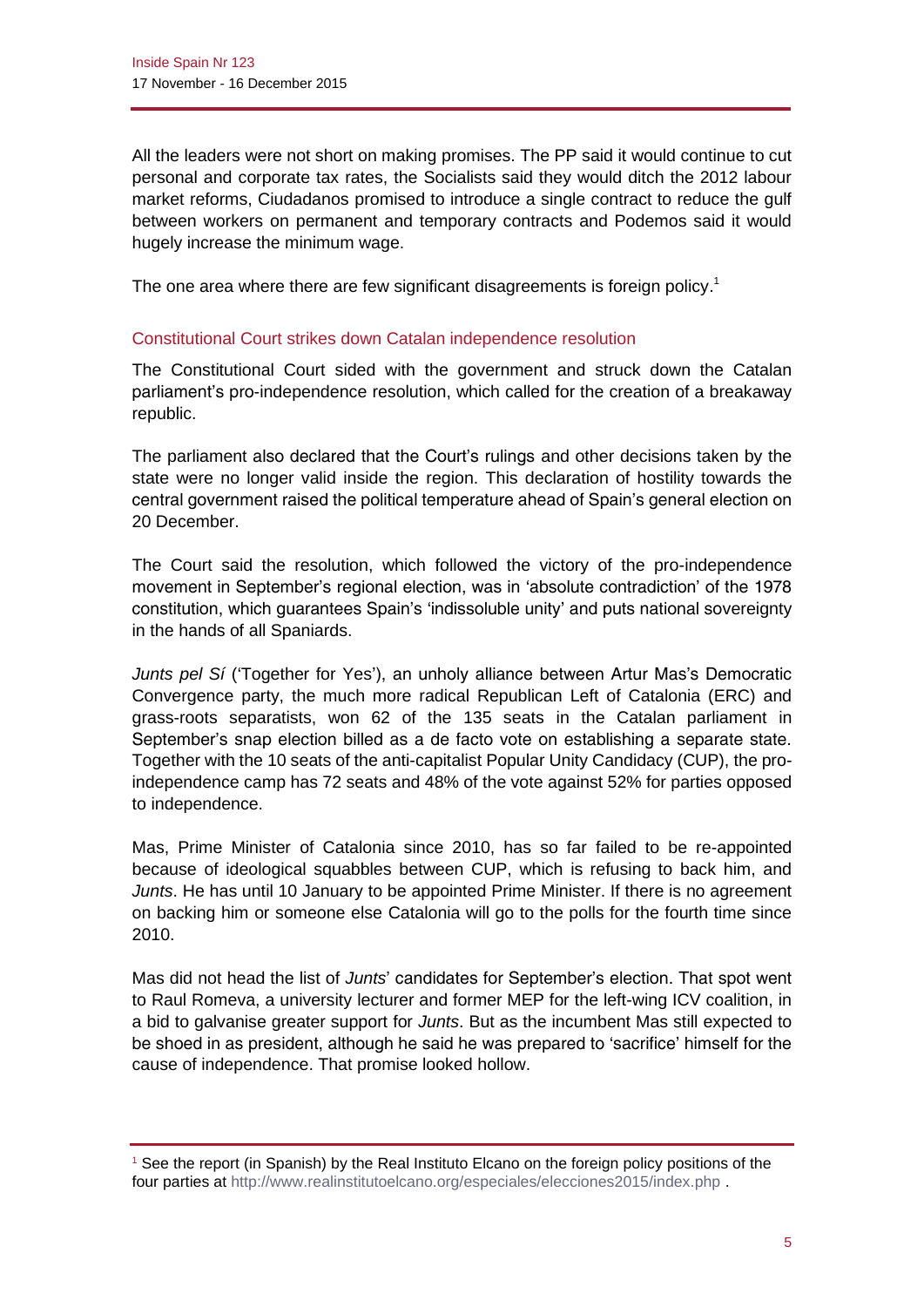CUP's support is increasing. If there is no agreement and fresh elections, CUP could seek an alliance after or before the polls with Podemos and the ERC, thereby displacing Mas. Podemos was not part of *Junts* as it formed a coalition called *Catalunya Sí que es Pot* ('Catalonia Yes We Can') with several smaller forces.

Podemos rejected the notion that September's election could be considered a referendum on independence and focused on issues such as unemployment and corruption. It is, however, the only party of the four main ones competing in Spain's general election on 20 December that supports the right of Catalans to have a legal and binding referendum on whether to establish a sovereign state.

It is now widely accepted among the political class that whatever the colour of the next national government it needs to reform parts of the Constitution in consensus with the main opposition parties.

Opinion polls show that a significant proportion of Catalans –more than those in favour of the options of independence or maintaining the current situation– favour a so-called 'third way' under which Catalonia would remain part of Spain, but with new powers and special treatment in recognition of the region's unique status (the so-called *hecho diferencial*).

This possibility could be offered by modifying the regional government architecture as part of an overhaul of the Constitution which would then be put to a referendum in the whole of Spain, and if approved in Catalonia could be taken to mean that the region rejects independence.

The Constitution has two articles that could be wielded *in extremis*: Article 116 allows the national government to declare states of alarm, emergency and siege in a disobedient region and Article 155 to take coercive measures, following approval by an absolute majority in the Senate.

## More deaths than births in 2015, for first time in 71 years

A significant change in Spain's demographic trends looks like occurring in 2015, with more deaths than births for the first time since 1944.

The number of people who died in the first half of the year was 225,924, 19,268 more than the number of babies born. This trend is unlikely to change much during the rest of the year.

Average life expectancy is now close to 83 years and the average age when a woman has her first child is 33.3 years. One quarter of women of child-bearing age do not have children, the highest figure since 1916.

The low fertility rate, longer life expectancy and net migration, caused by the economic crisis, are shrinking the population, following a big rise over a 10-year period due to the influx of immigrants. The National Statistics Office (INE) forecasts a population fall of one million between 2014 and 2029 to 45.4 million and to 40.8 million in 2065.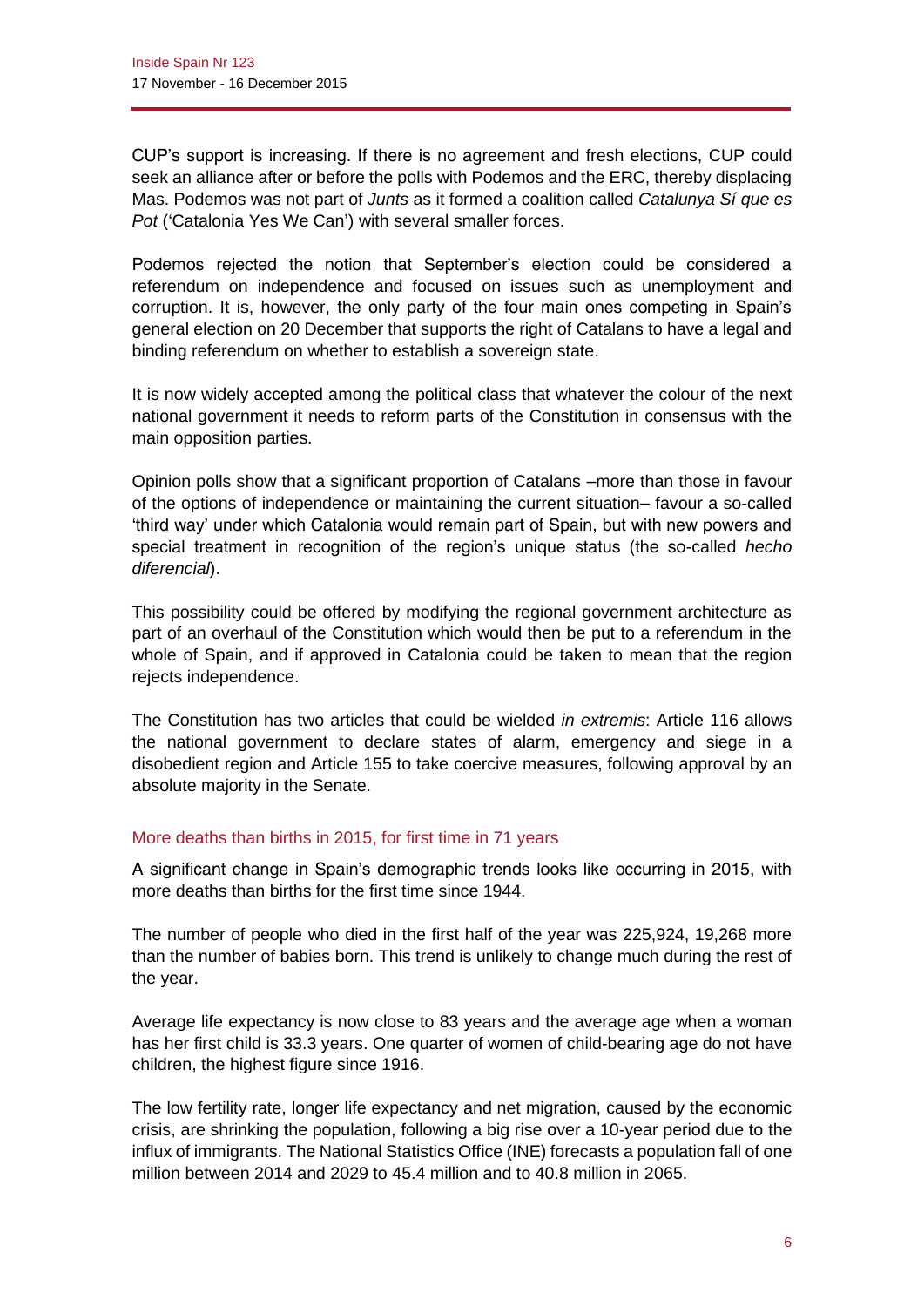The population fell by 26,501 in the first half of 2015 to 46.42 million. Net migration of Spaniards and foreigners (the difference between emigration and immigration) was 7,385, as a result of the emigration of 164,606 people and the immigration of 157,221. This was the smallest number since 2013 (61,278 in the first half of 2014 and 141,895 in the same period of 2013), and was another sign that the economy is recovering.

The net migration of Spaniards was 27,766 (50,844 left and 23,078 returned), up from 21,828 in the first half of 2014 and 22,116 in the same period of 2013.

The largest foreign resident community in Spain were Rumanians. Their number surged from 66,994 in 2002 to a high of 798,970 in 2012 before falling to 705,333 in July 2015, according to INE. All the 10 largest communities except for the Italians shrank between 2012 and 2015, as migrants returned to their home countries or moved elsewhere (see Figure 4). The resident foreign population fell by 810,000 in two and a half years.

|                 | 1 January 2002 | 1 January 2012 | 1 July 2015 |
|-----------------|----------------|----------------|-------------|
| Rumania         | 66,994         | 798,970        | 705,333     |
| Morocco         | 267,078        | 771,632        | 680,120     |
| UK              | 104,846        | 312,959        | 300,439     |
| Italy           | 40,935         | 178,225        | 187,330     |
| China           | 30,268         | 170,839        | 169,445     |
| Ecuador         | 240,760        | 309,777        | 164,803     |
| Germany         | 85,245         | 153,568        | 143,876     |
| Colombia        | 188,468        | 245,835        | 139,336     |
| <b>Bulgaria</b> | 30,548         | 151,475        | 133,114     |
| Portugal        | 43,002         | 121,271        | 103,422     |
| <b>Others</b>   | 639,828        | 2,021,479      | 1,699,593   |
| Total           | 1,737,972      | 5,236,030      | 4,426,811   |
|                 |                |                |             |

| Figure 4. Resident foreign population by the top-10 countries of origin, 2002, 2012 and |  |
|-----------------------------------------------------------------------------------------|--|
| July 2015 (1)                                                                           |  |

(1) Provisional figures for 2015.

Source: INE.

## Spain rises in the UNHD index, surpasses Italy

Spain was ranked  $27<sup>th</sup>$  out of 188 countries in the UN Human Development Index, up from 26<sup>th</sup> position in 2014 and overtaking Italy.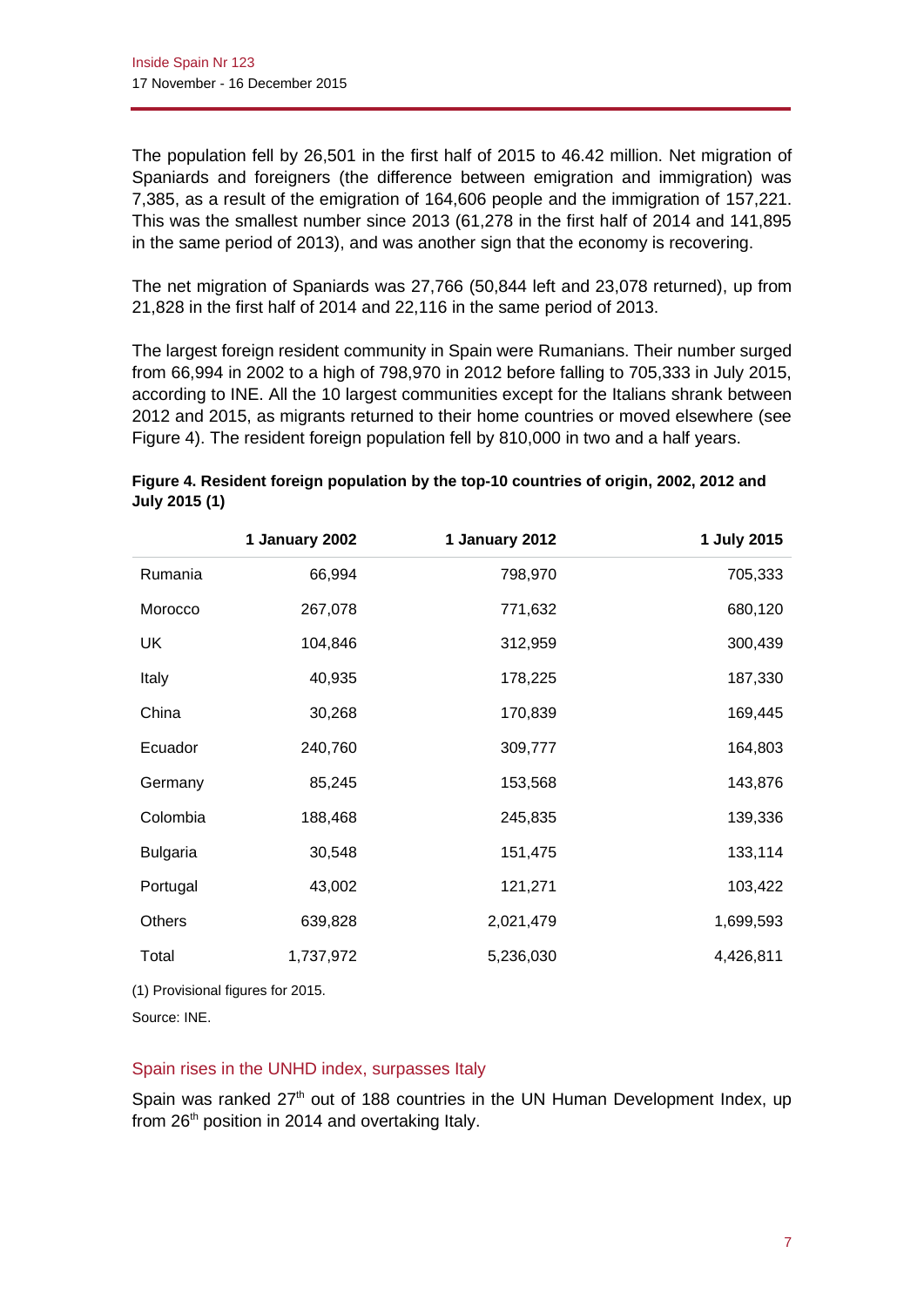The index (maximum value one) is based on life expectancy at birth, mean years of schooling, expected years of schooling and gross national income per capita (see Figure 5).

| Ranking<br>(1) | <b>Human</b><br><b>Development</b><br><b>Index value</b><br>2014 | Life expectancy<br>at birth<br>2014 (years) | Mean years of<br>schooling 2014<br>(years) | <b>GNI per capita</b><br>(2011 PPP<br><b>US\$)</b><br>2014 |
|----------------|------------------------------------------------------------------|---------------------------------------------|--------------------------------------------|------------------------------------------------------------|
| 1. Norway      | 0.944                                                            | 81.6                                        | 12.6                                       | 64,992                                                     |
| 6. Germany     | 0.916                                                            | 80.9                                        | 13.1                                       | 43,919                                                     |
| 8. US          | 0.915                                                            | 79.1                                        | 12.9                                       | 52,947                                                     |
| 14. UK         | 0.907                                                            | 80.7                                        | 13.1                                       | 39,267                                                     |
| 22. France     | 0.888                                                            | 82.2                                        | 11.1                                       | 38,056                                                     |
| 26. Spain      | 0.876                                                            | 82.6                                        | 9.6                                        | 32,045                                                     |
| 27. Italy      | 0.873                                                            | 83.1                                        | 10.1                                       | 33,030                                                     |
| 36. Poland     | 0.843                                                            | 77.4                                        | 11.8                                       | 23,177                                                     |

#### **Figure 5. UN Human Development Index for selected countries**

Note: the maximum value is one.

(1) Out of 188 countries.

Source: United Nations Human Development Report, 2015.

Despite the crisis, Spain's progress in the United Nations Human Development Index for Spain between 1980 and 2014 was the best among the big four euro-zone countries albeit from the lowest starting point (see Figure 6).

### **Figure 6. Change in UN Human Development Index for selected countries, 1980-2014 (1)**

|         |       |       |       |       |       |       | Change<br>1980- |
|---------|-------|-------|-------|-------|-------|-------|-----------------|
|         | 1980  | 1990  | 2000  | 2010  | 2012  | 2014  | 2014 (%)        |
| France  | 0.722 | 0.779 | 0.848 | 0.879 | 0.884 | 0.888 | 22.9            |
| Germany | 0.739 | 0.782 | 0.854 | 0.904 | 0.911 | 0.916 | 23.9            |
| Greece  | 0.713 | 0.749 | 0.798 | 0.856 | 0.854 | 0.865 | 21.3            |
| Italy   | 0.718 | 0.763 | 0.825 | 0.869 | 0.872 | 0.873 | 21.6            |
| Spain   | 0.702 | 0.755 | 0.826 | 0.864 | 0.869 | 0.876 | 24.7            |
| US      | 0.825 | 0.858 | 0.883 | 0.908 | 0.912 | 0.915 | 10.9            |

(1) The maximum value is one.

Source: UN Human Development Reports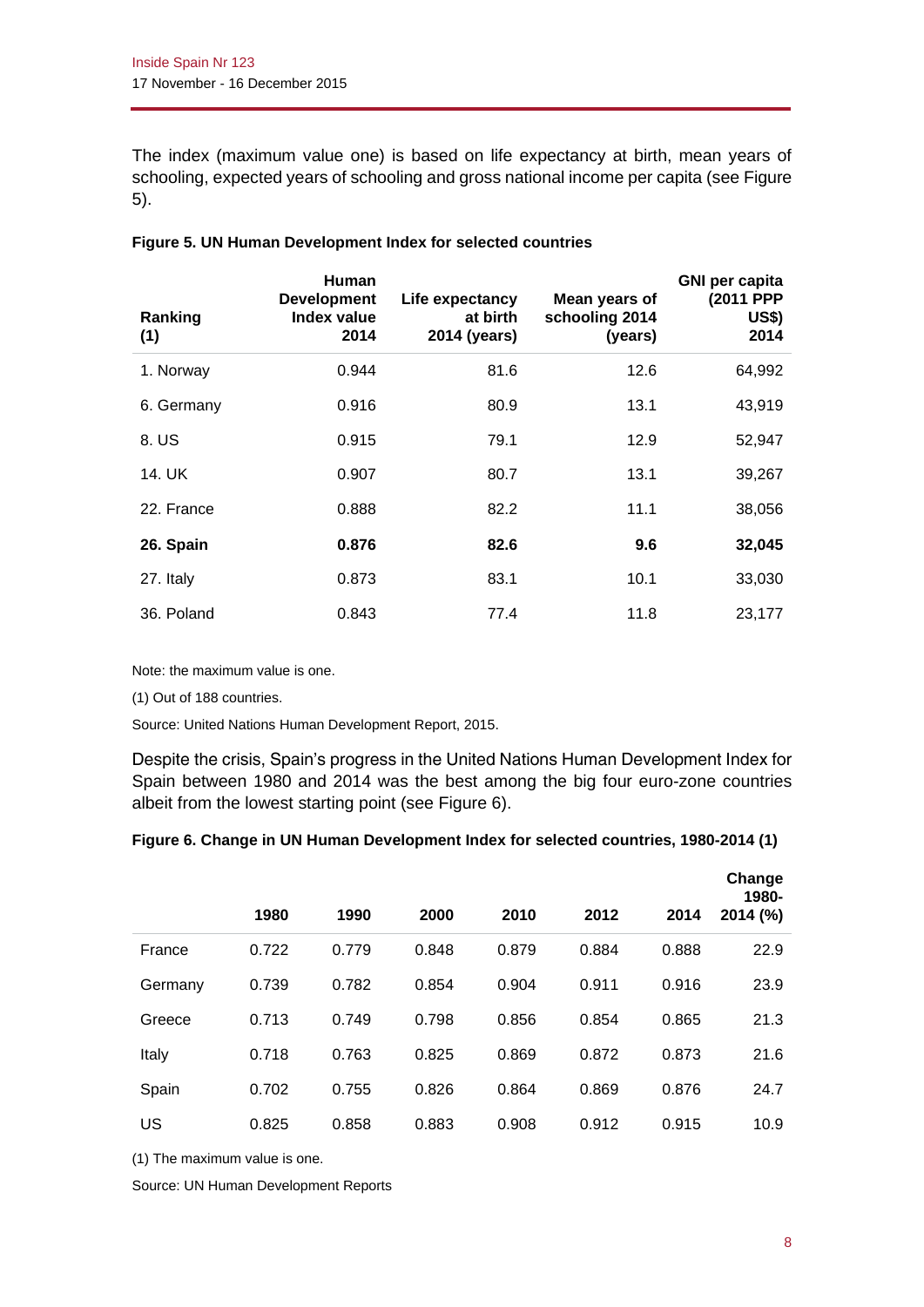# **The Economy**

## Ten takeaways from the European Commission's surveillance report

The European Commission published its fourth post-programme surveillance *[report,](http://ec.europa.eu/economy_finance/publications/eeip/pdf/ip013_en.pdf)* which sets out the achievements and challenges for the economy, following Spain's exit in January 2014 from the financial assistance programme for the recapitalisation of banks.

Spain used €41.3 billion of the up to €100 billion made available. As of end-October, it owed €35.7 billion. The Commission said the repayment risks for the loan were 'very low'.

- (1) Economic conditions are improving, but significant imbalances remain. The budget deficit is falling (4.7% of GDP in 2015), but remains among the highest in the euro zone.
- (2) The household and non-financial corporate sectors are reducing their leverage. The total stock of private-sector debt was 178.6% of GDP in the second quarter, 39 percentage points lower than the peak in the second quarter of 2010.
- (3) Investment continues to grow strongly, especially in equipment, but also nonresidential construction.
- (4) The current account balance has further improved, and the contribution of the external sector to GDP growth is expected to be broadly neutral in 2015. The current account surplus is expected to widen to 1.4% of GDP from 1% in 2014. Spanish economists, however, forecast a much lower surplus.
- (5) The net international investment position remained very negative, although it improved to -91% of GDP in June (ie, Spain's foreign liabilities exceeded its foreign assets), one of the highest in the EU. In order to lower it to around 35% in 2024, and in turn reduce concerns about external sustainability, much larger current account surpluses need to be sustained.
- (6) Banks' profitability is rising but is too reliant on declining funding costs, the reduced need to provision against loan losses, and income generated by banks' fixed-income portfolios. Further mergers cannot be excluded. Access to loans for companies and households significantly improved.
- (7) The reform of public administration continues to advance. By the end of September, 180 out of 220 planned measures had been adopted, delivering €6.2 billion of savings (excluding measures affecting employees), according to the government.
- (8) The youth unemployment rate has decreased, as more young people have gone into employment or education and training, but it remains very high. The rate (for 15-24 year-olds) dropped from 52.4% in September 2014 to 46.6% in the same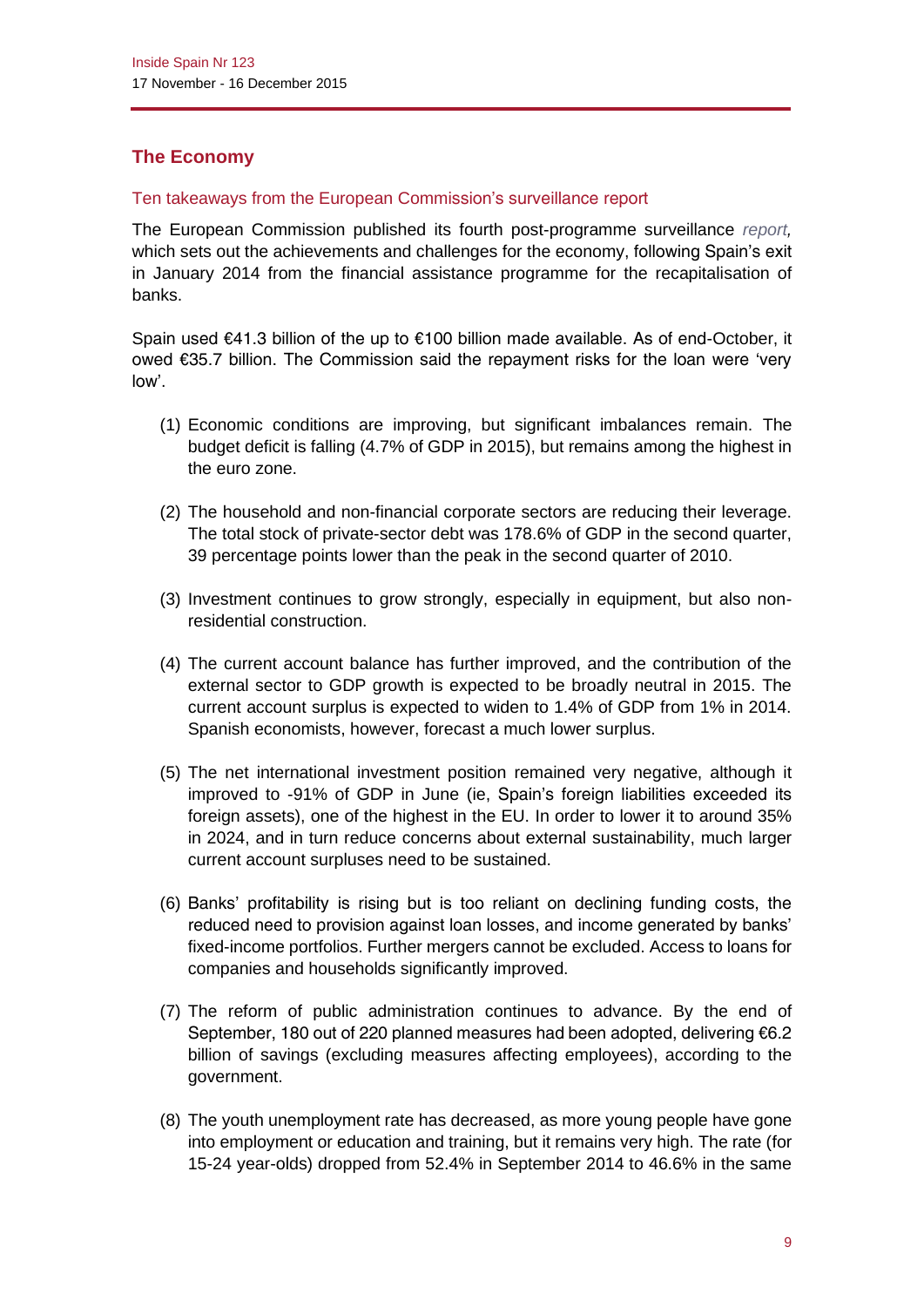month of 2015. The percentage of youth 'not in employment, education or training' (known as Neets) fell from 20.8% to 18.5%.

- (9) Duality in the labour market has increased. In the third quarter of 2015, 26.2% of all wage earners were on a temporary contract, up from 24.6% a year earlier.
- (10) Incentives to permanent hires have not had a sizeable impact on increasing permanent employment. The number of workers on permanent contracts increased 1.6% in the 12 months to September 2015, while those on temporary contracts increased 10.2%.

## EBA corrects error in banks' capital adequacy ratios, but still below EU average

The European Banking Authority (EBA) corrected its error in calculating capital adequacy numbers for Spanish and other banks after lenders' shares took a hit.

The fully loaded core equity tier 1 ratio under Basel III, which takes into account the application of all new capital requirement rules in 2019 and is the main indicator of capital strength, was lifted from 9% (the lowest ratio) to 10% for Spanish banks, but is still below the EU average of 12% (see Figure 7). The error was caused by double-counting.

|            | 7 U  |
|------------|------|
| France     | 12.4 |
| Germany    | 12.6 |
| Italy      | 11.1 |
| Spain      | 10.0 |
| UK         | 11.8 |
| EU average | 12.0 |

### **Figure 7. Fully loaded common equity tier 1 (CET1) ratio by banks' home country (%)**

 $O($ 

Source: European Banking Authority, June 2015.

Spain's banks are out of the woods after a bruising crisis sparked by the bursting of a massive property bubble as of 2008. Since then 31% of branches have been closed, 25% of employees lost their jobs and aid in one form or another was the equivalent of 27% of GDP.

Today, they face a new set of challenges resulting from the combination of increasing regulatory pressure, which requires higher capital, and the need to further improve efficiency, which will have to come from further cost-cutting as the room to boost revenues from core banking activities, such as lending (very competitive), is limited by interest rates that are expected to remain low for some time.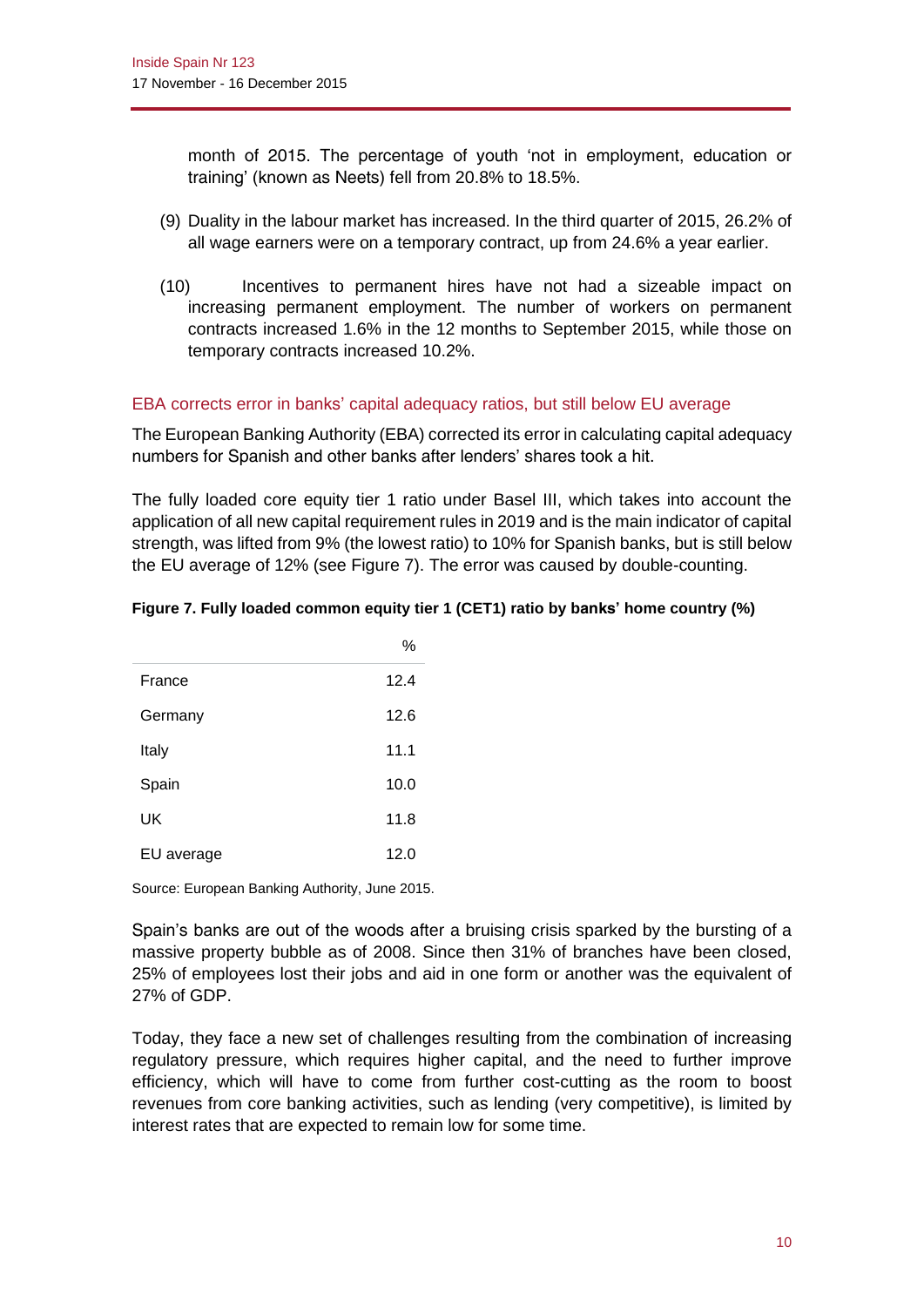# Tax burden rises more than the OECD average…

Spain's tax burden rose from 32.7% of GDP in 2013 to 33.2% in 2014, an increase of 0.5 percentage points compared to an average one of 0.2 for the OECD as whole (see Figure 8), according to provisional figures. But it was still below the average.

|                | 1975 | 1985 | 1995 | 2000 | 2009 | 2014(1) |
|----------------|------|------|------|------|------|---------|
| France         | 34.9 | 41.9 | 41.9 | 43.1 | 41.3 | 45.2    |
| Germany<br>(2) | 34.3 | 36.1 | 36.2 | 36.2 | 36.1 | 36.1    |
| Italy          | 24.5 | 32.5 | 38.6 | 40.6 | 42.1 | 43.6    |
| Spain          | 18.0 | 26.8 | 31.3 | 33.4 | 29.8 | 33.2    |
| UK             | 34.2 | 35.1 | 31.9 | 34.7 | 32.3 | 32.6    |
| OECD total     | 28.6 | 31.5 | 33.6 | 34.2 | 32.7 | 34.4    |

## **Figure 8. Total tax revenue (% of GDP), 1975-2014**

(1) Provisional. (2) Unified Germany as of 1991.

Source: Revenue Statistics, OECD

Spain started from a very low base in 1975 (18%), the year that the Franco dictatorship ended. The tax burden peaked at 36.5% in 2007 at the height of the economic boom and then plummeted to 29.8% in 2008, following the bursting of a massive property bubble which triggered a long recession.

# … R&D spending falls

Total expenditure on R&D inched down to 1.20% of GDP in 2014 from 1.24% in 2013, according to the latest comparative Eurostat figures. It has declined every year since peaking at 1.35% in 2009 and is well below the EU average (see Figure 9).

## **Figure 9. Total spending on R&D (% of DGP)**

|              | 2014(1) | 2009 |
|--------------|---------|------|
| Finland      | 3.17    | 3.75 |
| Germany      | 2.84    | 2.72 |
| France       | 2.26    | 2.21 |
| <b>EU-28</b> | 2.03    | 1.94 |
| UK           | 1.72    | 1.75 |
| Italy        | 1.29    | 1.22 |
| Spain        | 1.20    | 1.35 |

(1) Provisional figures.

Source: Eurostat.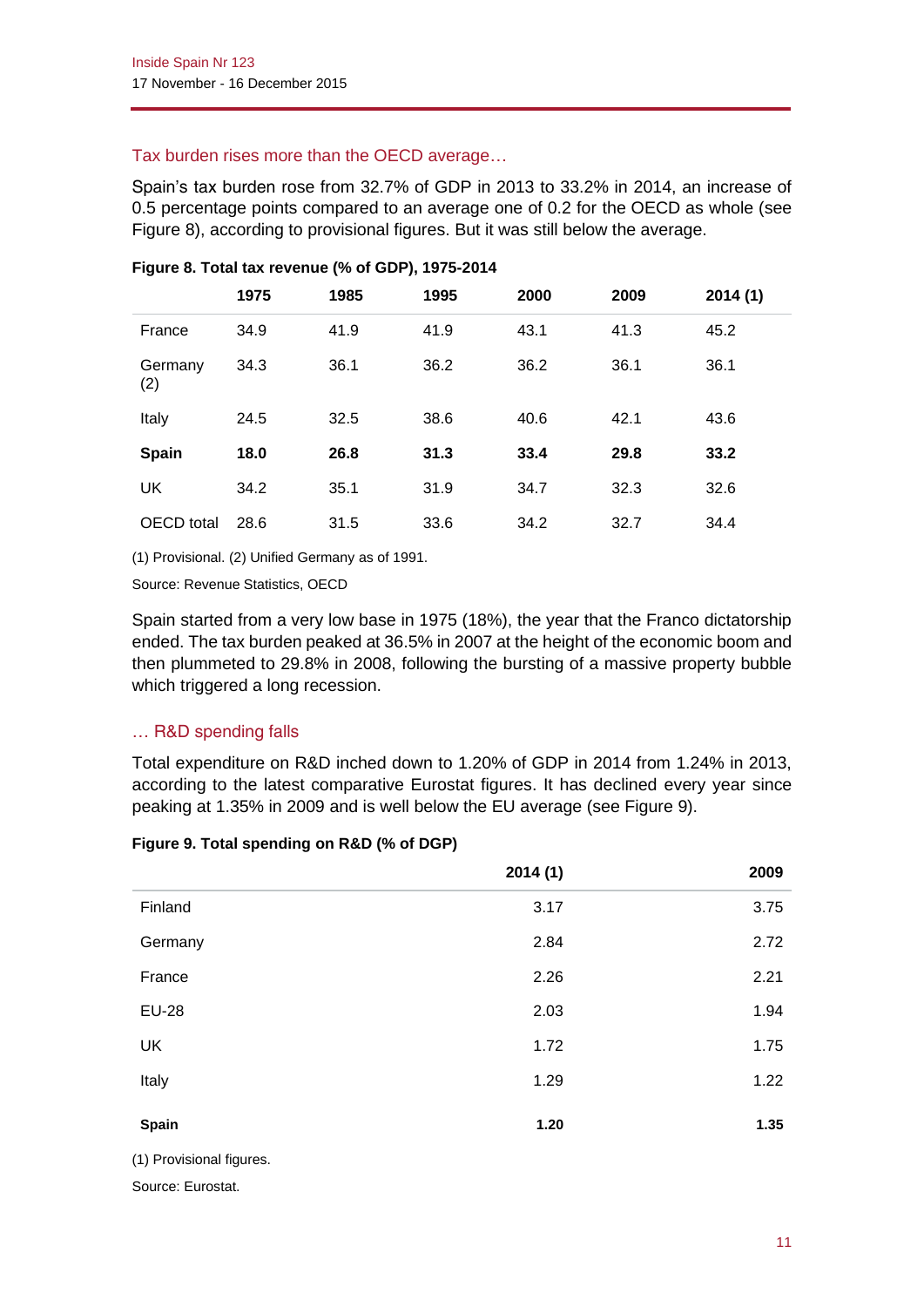The Socialist government of José Luis Rodríguez Zapatero set an R&D target of 2% for 2010, but government and corporate spending cuts because of the economic crisis out paid to this ambition.

## Close to 80% of Spaniards own their homes

Spain has the highest percentage of home ownership (78.8%) among the large EU countries. Ownership varied between 96.1% in Rumania and a low of 52.5% in Germany (see Figure 10).

|              | Owner | Tenant |
|--------------|-------|--------|
| Rumania      | 96.1  | 3.9    |
| <b>Spain</b> | 78.8  | 21.2   |
| Italy        | 73.2  | 26.8   |
| <b>EU-28</b> | 70.1  | 29.9   |
| France       | 65.1  | 34.9   |
| <b>UK</b>    | 64.8  | 35.2   |
| Germany      | 52.5  | 47.5   |
|              |       |        |

| Figure 10. Share of population living in owner-occupied and rented dwellings in EU |  |
|------------------------------------------------------------------------------------|--|
| countries, 2014                                                                    |  |

Source: Eurostat.

# **Corporate scene**

## Abengoa struggles to stave off bankruptcy

Abengoa, a leading engineering and renewable energy company, was desperately seeking to avoid becoming Spain's biggest corporate bankruptcy.

The company, which filed for preliminary creditor protection last month, reached a deal with its creditor banks for a lifeline of €100 million, but must find another €350 million to guarantee assets.

Abengoa, which employs 27,000 people worldwide, said it was forced to start insolvency proceedings after a potential investor decided not to inject €350 million into the heavily indebted company.

The company's problems go back to some extent to Spain's energy reform in 2013 *w*hich reduced subsidies for renewable energy providers after several years of generous support. Abengoa accumulated debt of €9 billion.

A 17-year-old Spanish schoolboy predicted Abengoa's collapse a year ago. Pepe Baltá chose Abengoa for an economics project and spotted oddities in its 2012 and 2013